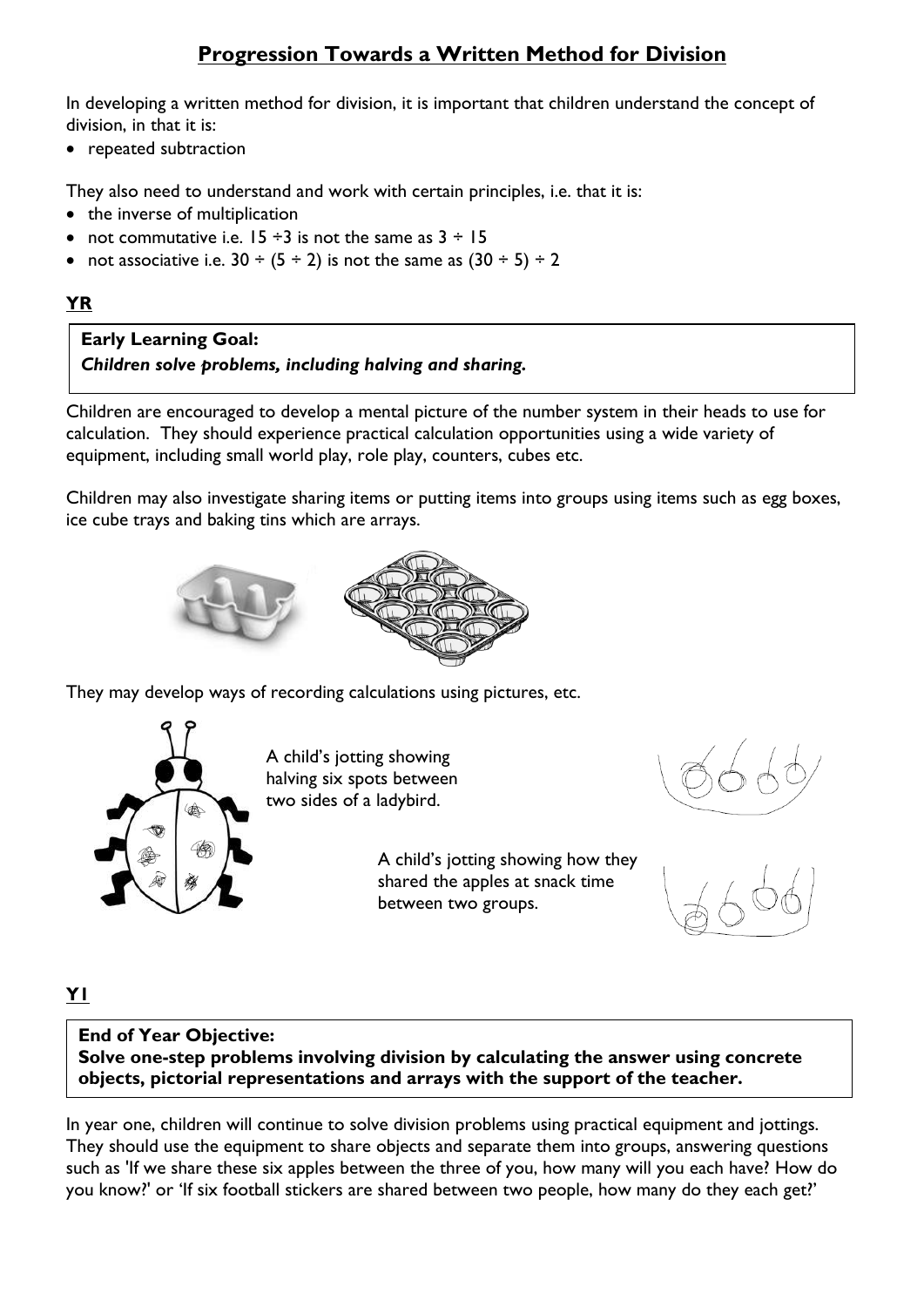They may solve both of these types of question by using a 'one for you, one for me' strategy until all of the objects have been given out.



Children should be introduced to the concept of simple remainders in their calculations at this practical stage, being able to identify that the groups are not equal and should refer to the remainder as '… left over'.

**Y2**

## **End of Year Objective:**

**Calculate mathematical statements for division within the multiplication tables and write them using the division (÷) and equals (=) signs.**

Children will utilise practical equipment to represent division calculations as grouping (repeated subtraction) and use jottings to support their calculation, e.g.

 $12 \div 3 =$ 



Children need to understand that this calculation reads as 'How many groups of 3 are there in 12?'

The link between sharing and grouping can be modelled in the following way:

To solve the problem 'If six football stickers are shared between two people, how many do they each get?'

Place the football stickers in a bag or box and ask the children how many stickers would need to be taken out of the box to give each person one sticker each (i.e. 2) and exemplify this by putting the cards in groups of 2 until all cards have been removed from the bag.

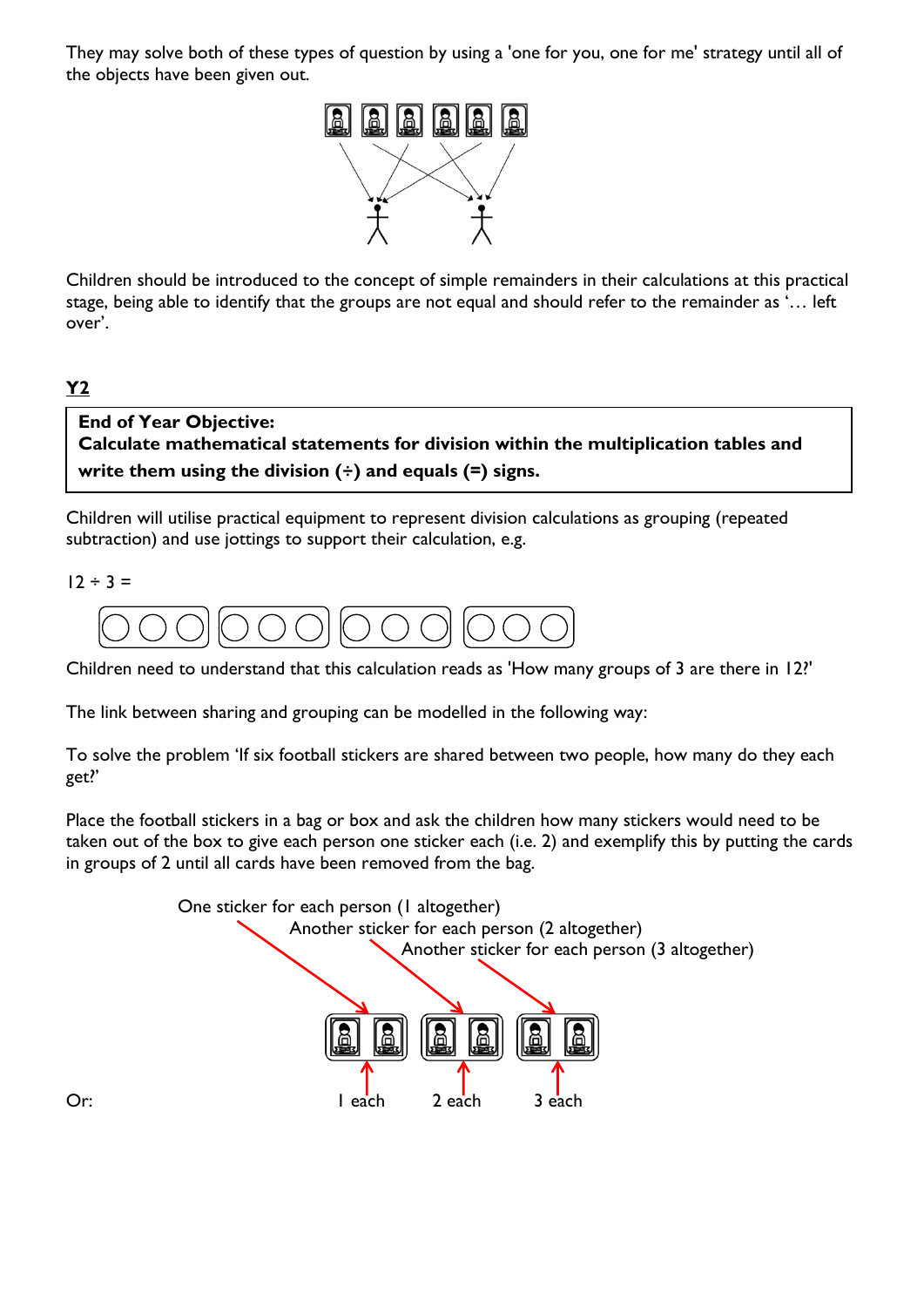Children should also continue to develop their knowledge of division with remainders, e.g.

 $13 \div 4 =$ 



#### $13 \div 4 = 3$  remainder 1

Children need to be able to make decisions about what to do with remainders after division and round up or down accordingly. In the calculation  $13 \div 4$ , the answer is 3 remainder 1, but whether the answer should be rounded up to 4 or rounded down to 3 depends on the context, as in the examples below:

I have £13. Books are £4 each. How many can I buy? Answer: 3 (the remaining  $£1$  is not enough to buy another book)

Apples are packed into boxes of 4. There are 13 apples. How many boxes are needed? Answer: 4 (the remaining 1 apple still need to be placed into a box)

#### **Y3**

**End of Year Objective: Write and calculate mathematical statements for division using the multiplication tables that they know, including for two-digit numbers divided by one-digit numbers, progressing to formal written methods.\***

*\*Although the objective suggests that children should be using formal written methods, the National Curriculum document states "The programmes of study for mathematics are set out year-by-year for key stages 1 and 2. Schools are, however, only required to teach the relevant programme of study by the end of the key stage. Within each key stage, schools therefore have the flexibility to introduce content earlier or later than set out in the programme of study." p4*

*It is more beneficial for children's understanding to go through the expanded methods of calculation as steps of development towards a formal written method.*

Initially, children will continue to use division by grouping (including those with remainders), where appropriate linked to the multiplication tables that they know (2, 3, 4, 5, 8 and 10), e.g.

 $43 \div 8 =$ 

## 

#### $43 \div 8 = 5$  remainder 3

In preparation for developing the 'chunking' method of division, children should first use the repeated subtraction on a vertical number line alongside the continued use of practical equipment. There are two stages to this:

Stage 1 – repeatedly subtracting individual groups of the divisor

Stage 2 – subtracting multiples of the divisor (initially 10 groups and individual groups, then 10 groups and other multiples in line with tables knowledge)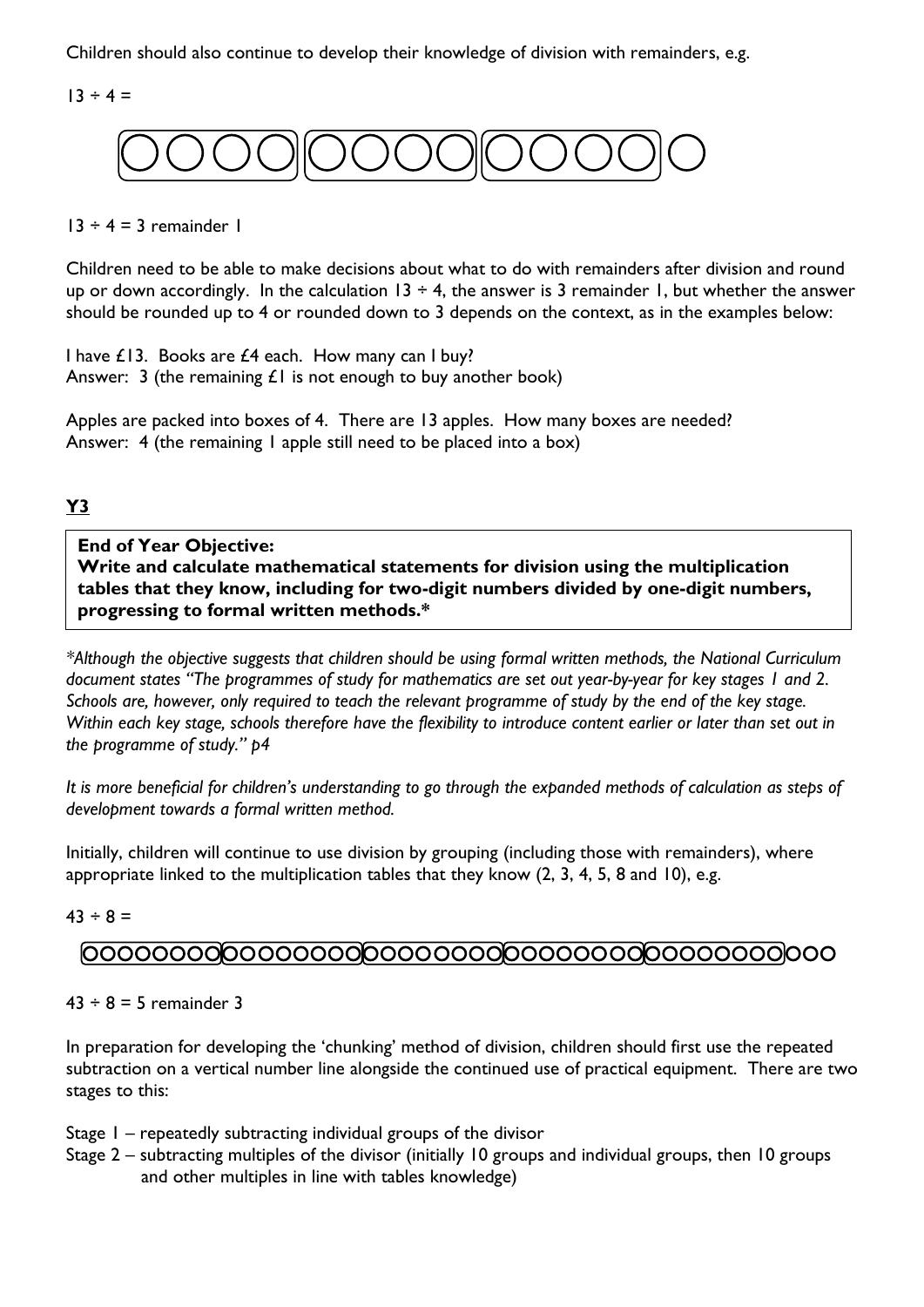After each group has been subtracted, children should consider how many are left to enable them to identify the amount remaining on the number line.



Children should be able to solve real life problems including those with money and measures. They need to be able to make decisions about what to do with remainders after division and round up or down accordingly.

### **Y4**

## **Y5** *division and interpret remainders appropriately for the context.* **End of Year Objective:** *Divide numbers up to 3 digits by a one-digit number using the formal written method of short*

Children will continue to develop their use of grouping (repeated subtraction) to be able to subtract multiples of the divisor, moving on to the use of the 'chunking' method.

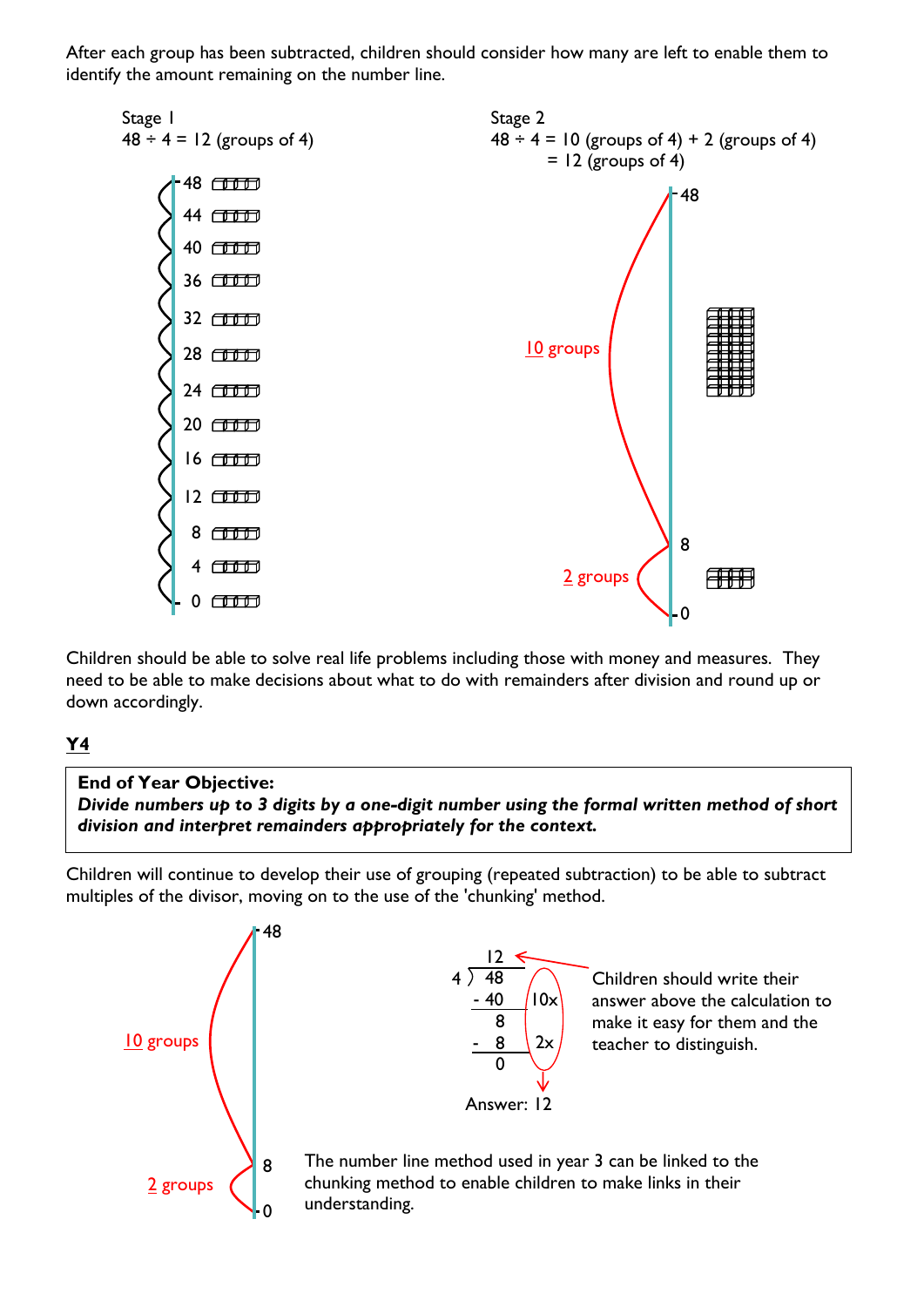When developing their understanding of 'chunking', children should utilise a 'key facts' box, as shown below. This enables an efficient recall of tables facts and will help them in identifying the largest group they can subtract in one chunk. Any remainders should be shown as integers, e.g.

 $73 \div 3$ 



By the end of year 4, children should be able to use the chunking method to divide a three digit number by a single digit number. To make this method more efficient, the key facts in the menu box should be extended to include 4x and 20x, e.g.

 $196 \div 6$ 



Children should be able to solve real life problems including those with money and measures. They need to be able to make decisions about what to do with remainders after division and round up or down accordingly.

#### **Y5**

## **End of Year Objective:**

**Divide numbers up to 4 digits by a one-digit number using the formal written method of short division and interpret remainders appropriately for the context.**

Children may continue to use the key facts box for as long as they find it useful. Using their knowledge of linked tables facts, children should be encouraged to use higher multiples of the divisor. During Year 5, children should be encouraged to be efficient when using the chunking method and not have any subtraction steps that repeat a previous step. For example, when performing  $347 \div 8$  an initial subtraction of 160 (20  $\times$  8) and a further subtraction of 160 (20  $\times$  8) should be changed to a single subtraction of 320 (40  $\times$  8). Also, any remainders should be shown as integers, e.g.



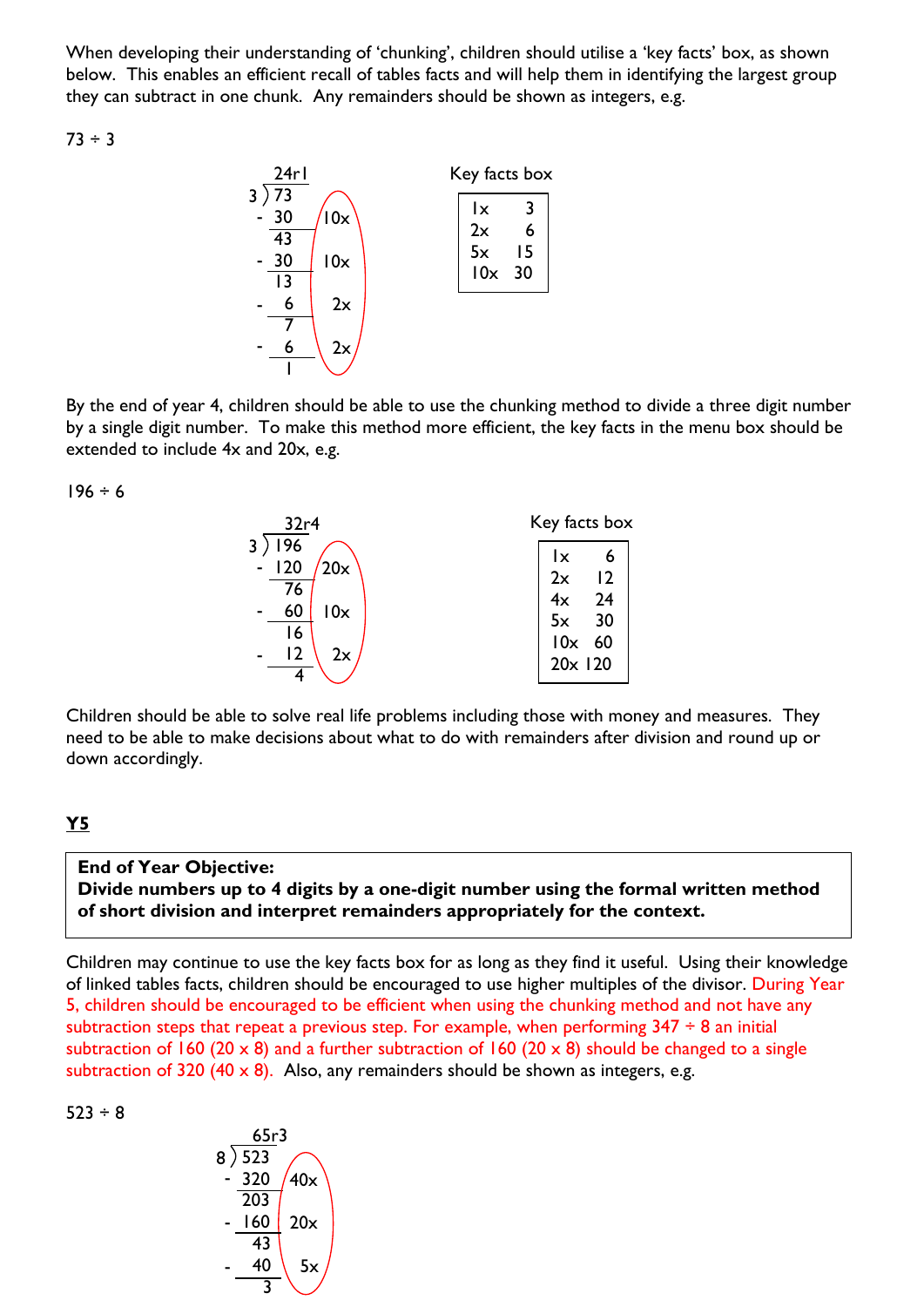By the end of year 5, children should be able to use the chunking method to divide a four digit number by a single digit number. If children still need to use the key facts box, it can be extended to include 100x.

 $2458 \div 7$ 



Children should be able to solve real life problems including those with money and measures. They need to be able to make decisions about what to do with remainders after division and round up or down accordingly.

#### **Y6**

**End of Year Objective: Divide numbers up to 4 digits by a two-digit number using the formal written method of short division where appropriate, interpreting remainders according to the context. Use written division methods in cases where the answer has up to two decimal places.**

To develop the chunking method further, it should be extended to include dividing a four-digit number by a two-digit number, e.g.

 $6367 \div 28$ 



Children should be able to solve real life problems including those with money and measures. They need to be able to make decisions about what to do with remainders after division and round up or down accordingly.

In addition, children should also be able to use the chunking method and solve calculations interpreting the remainder as a decimal up to two decimal places.